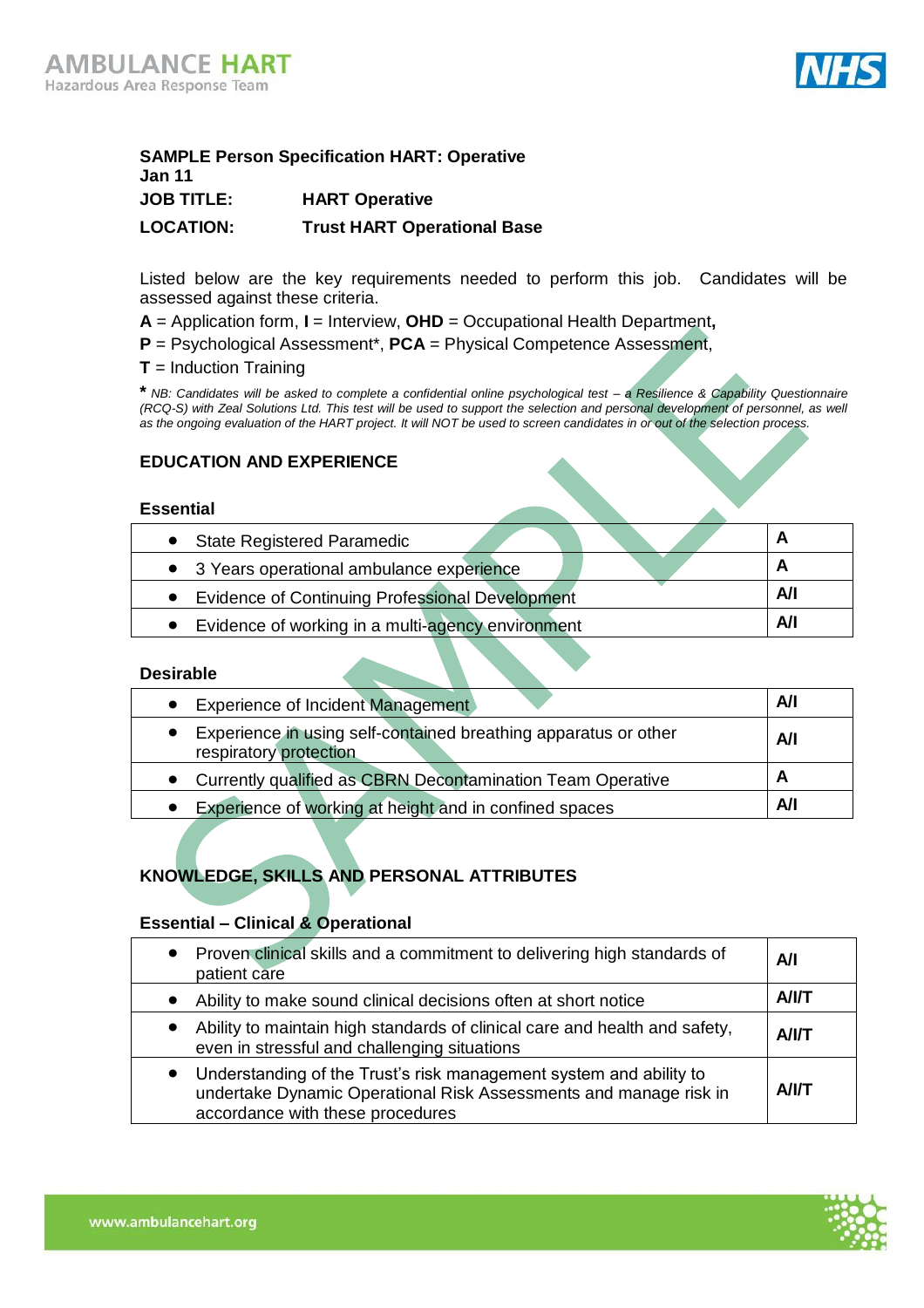

| $\bullet$ | Understanding of and demonstrable commitment to Equal Opportunities<br>and Diversity, both as a colleague and as a provider of a service to the<br>public | A/I            |
|-----------|-----------------------------------------------------------------------------------------------------------------------------------------------------------|----------------|
|           | Ability to work effectively in enclosed, confined spaces                                                                                                  | <b>A/I/PCA</b> |
| $\bullet$ | Ability to work effectively at height and other areas of difficult access<br>(USAR paramedic only)                                                        | <b>A/I/PCA</b> |
|           | Demonstrate effective written, verbal and listening communication skills                                                                                  | <b>I/P/T</b>   |

### **Essential - Core Behavioural Competencies**

| Ability to handle sensitive, stressful and traumatic incidents effectively,<br>knowing when to use tact, diplomacy and assertiveness  | <b>A/I/T</b> |
|---------------------------------------------------------------------------------------------------------------------------------------|--------------|
| Ability to remain calm and resilient under pressure and support others in<br>$\bullet$<br>this respect                                | <b>A/I/T</b> |
| Ability to work as part of a team and be supportive of others                                                                         | <b>I/P/T</b> |
| Be self-disciplined and conscientious                                                                                                 | UP/T         |
| Open to change, flexible and adaptable                                                                                                | UP/T         |
| Ability to establish efficiently an appropriate course of action to accomplish<br>a goal                                              | $I$ / $PI$   |
| Being self confident and have the ability to develop self, motivate others<br>$\bullet$<br>and instil a sense of capability in others | <b>I/P/T</b> |
| Maintain a professional image at all times                                                                                            | $I$ /P/T     |

# **OTHER ESSENTIAL REQUIREMENTS**

| Low level of absence due to sickness in the last two years                                                                                                                                 | A          |
|--------------------------------------------------------------------------------------------------------------------------------------------------------------------------------------------|------------|
| No outstanding disciplinary sanctions                                                                                                                                                      | A          |
| Capable of swimming 100 metres                                                                                                                                                             | A          |
| Have a satisfactory CRB enhanced disclosure check                                                                                                                                          | A          |
| Occupational Health clearance                                                                                                                                                              | <b>OHD</b> |
| Able to attend and pass pre-employment fitness test and maintain a<br>specific level of fitness – including being able to work at heights (USAR<br>paramedics only) and in confined spaces | <b>PCA</b> |
| Able to attend and pass pre-employment training on the required dates<br>and achieve the standards required for the role                                                                   |            |
| Hold a valid UK driving licence with Class C1 and no more than 3 penalty<br>points                                                                                                         | A          |